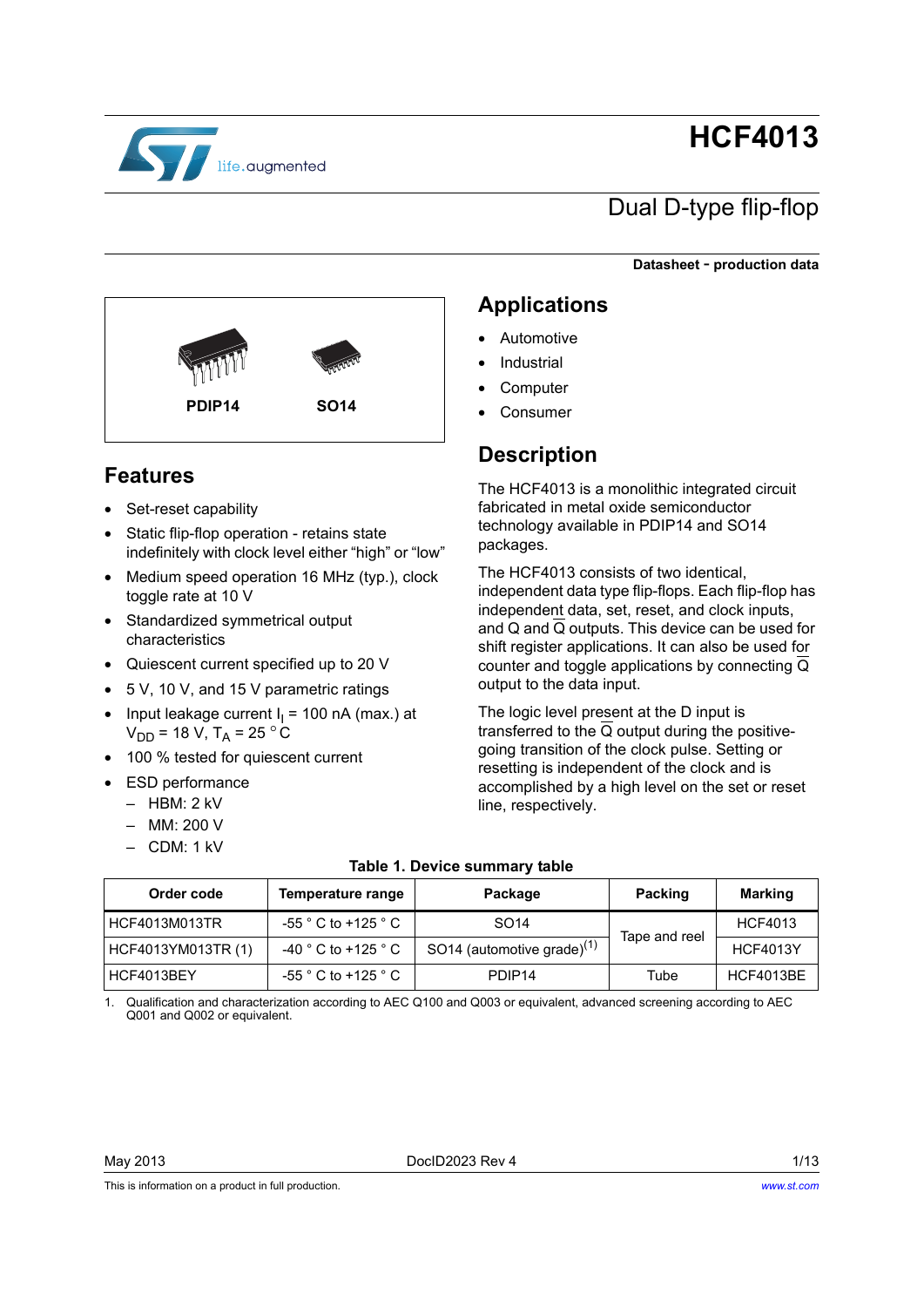## **Contents**

| $\mathbf 1$             |     |
|-------------------------|-----|
| $\overline{2}$          |     |
| $\overline{3}$          |     |
| $\overline{\mathbf{4}}$ |     |
|                         |     |
|                         | 4.2 |
| 5                       |     |
| 6                       |     |

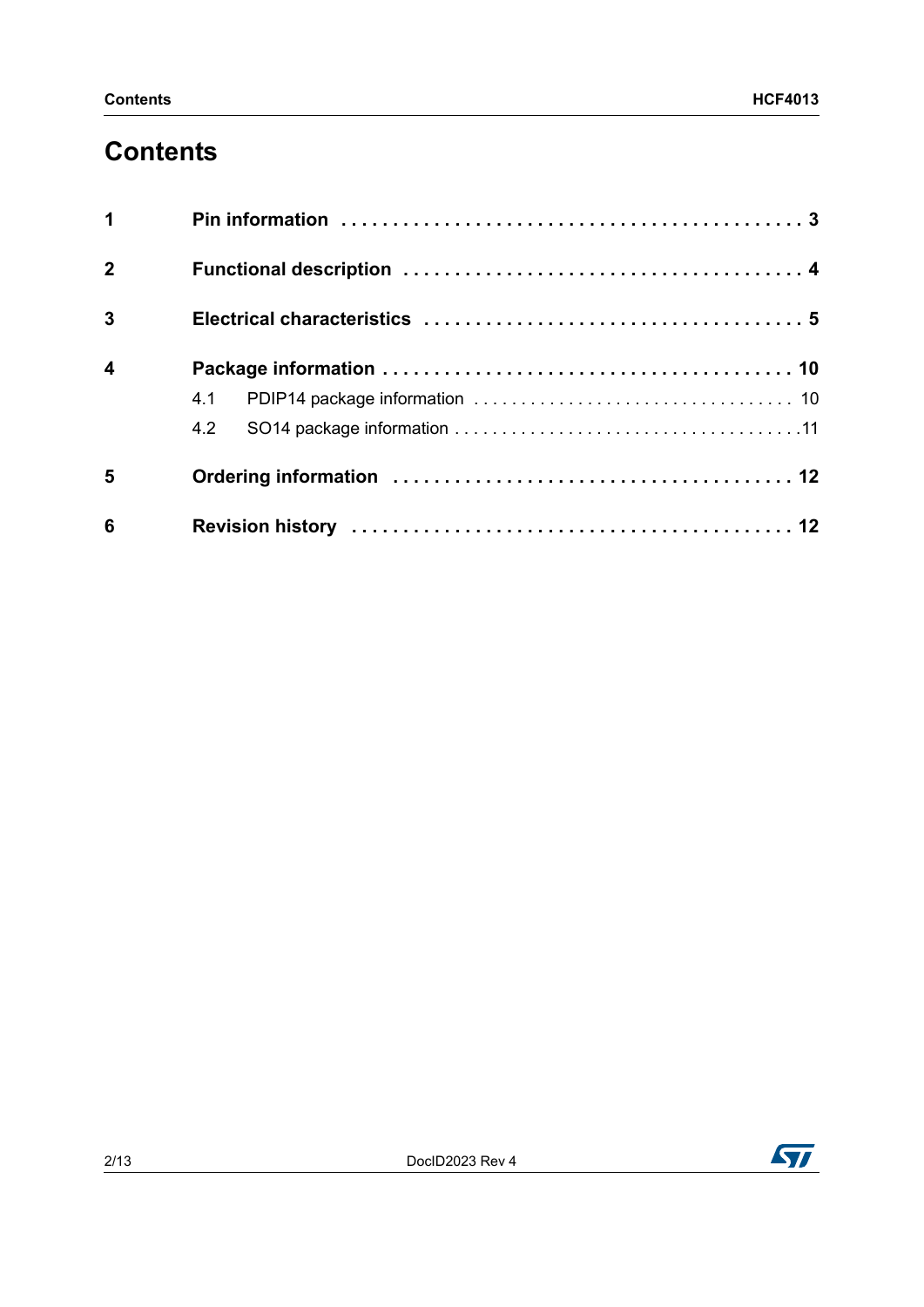## <span id="page-2-0"></span>**1 Pin information**



#### **Figure 1. Pin connections (top view)**

#### **Table 2. Pin description**

| Pin no | <b>Symbol</b>                      | Name and function       |
|--------|------------------------------------|-------------------------|
| 3, 11  | CLOCK1<br>CLOCK <sub>2</sub>       | Clock inputs            |
| 4, 10  | RESET1<br>RESET2                   | Reset inputs            |
| 6, 8   | SET1, SET2                         | Set inputs              |
| 5, 9   | D1, D2                             | Data inputs             |
| 1, 13  | Q1, Q2                             | Data outputs            |
| 2, 12  | $\overline{Q}$ 1, $\overline{Q}$ 2 | Data outputs            |
| 7      | $V_{SS}$                           | Negative supply voltage |
| 14     | V <sub>DD</sub>                    | Positive supply voltage |

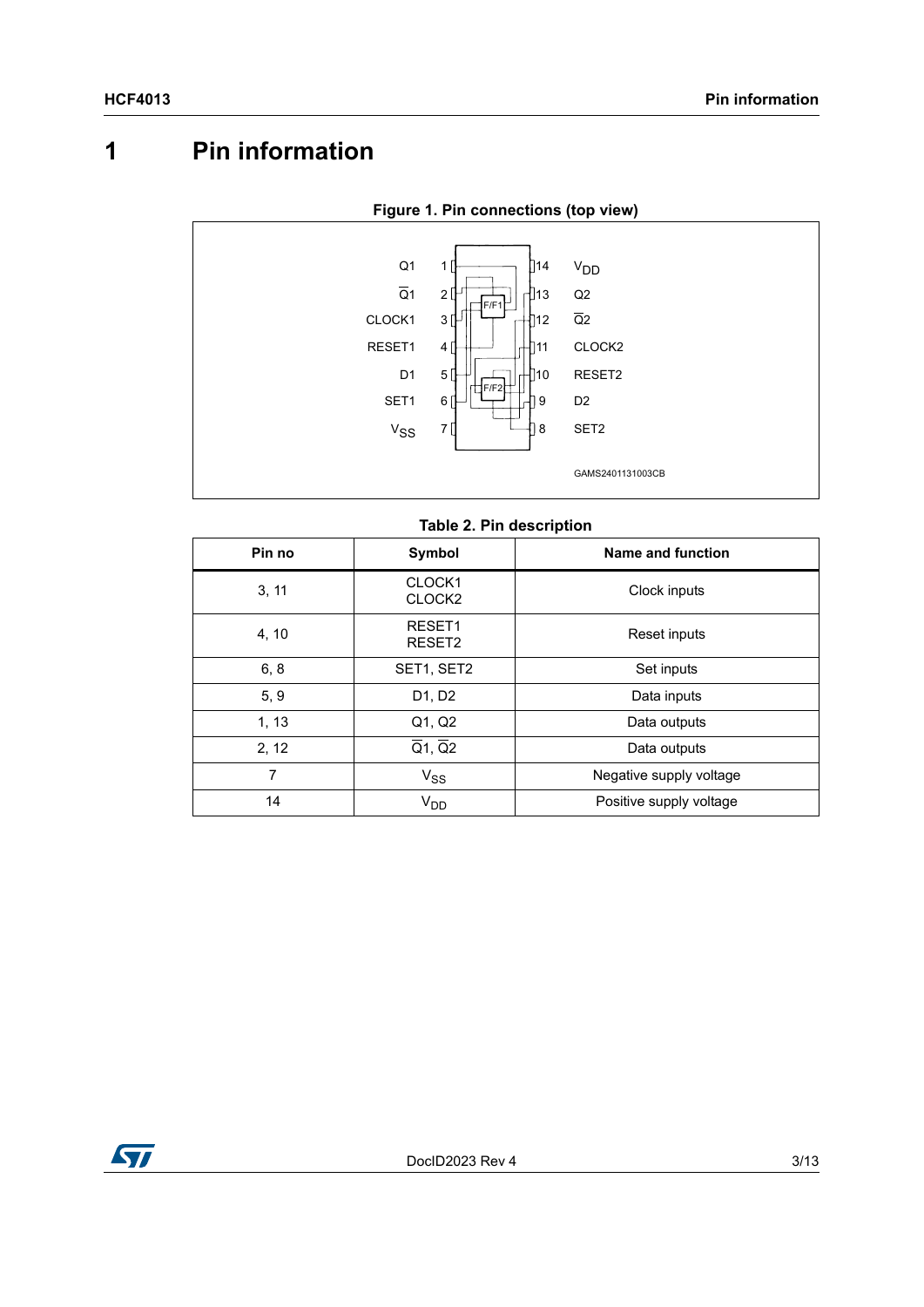## <span id="page-3-0"></span>**2 Functional description**



**Figure 2. Logic diagram**

1. All inputs are protected by a COS/MOS protection network.

|  | Table 3. Truth table |  |  |  |
|--|----------------------|--|--|--|
|--|----------------------|--|--|--|

| CLOCK <sup>(1)</sup> | D                | <b>RESET</b> | <b>SET</b> |   |   |
|----------------------|------------------|--------------|------------|---|---|
|                      |                  |              |            |   | Н |
|                      | Н                |              |            | Н |   |
|                      | $X^{(2)}$        |              |            |   |   |
| $X^{(2)}$            | $X^{(2)}$        | H            |            |   | Н |
| $X^{(2)}$            | $X^{(2)}$        |              | Н          | Н |   |
| $X^{(2)}$            | X <sup>(2)</sup> | H            | Н          | Н | Н |

1. Low level

<span id="page-3-1"></span>2. Don't care





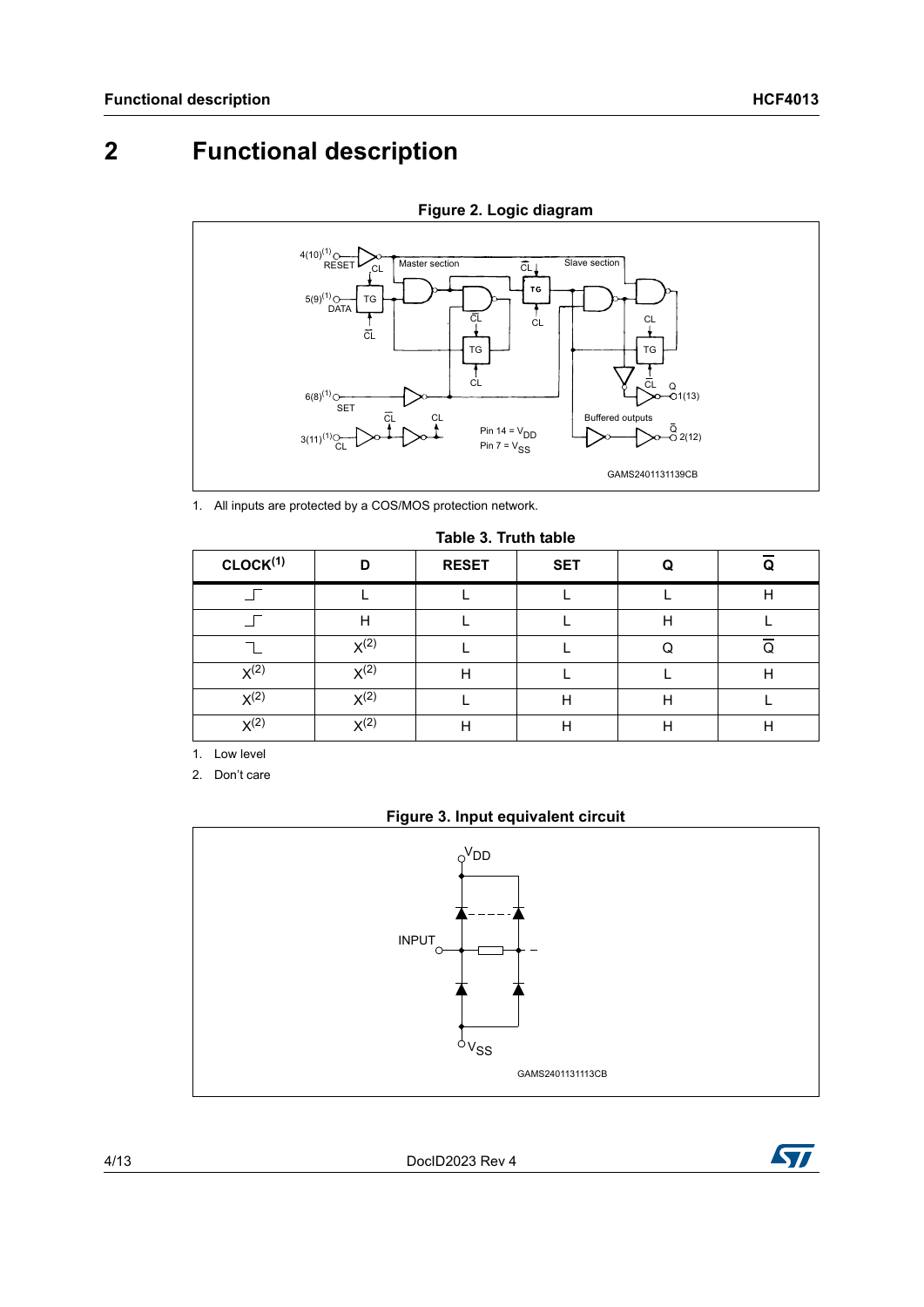$\sqrt{ }$ 

### <span id="page-4-0"></span>**3 Electrical characteristics**

Absolute maximum ratings are those values beyond which damage to the device may occur. Functional operation under these conditions is not implied. All voltage values are referred to  $V_{SS}$  pin voltage.

| Symbol                      | <b>Parameter</b>                        | Value                    | Unit |  |
|-----------------------------|-----------------------------------------|--------------------------|------|--|
| V <sub>DD</sub>             | Supply voltage                          | $-0.5$ to $+22$          | v    |  |
| $V_{1}$                     | DC input voltage                        | $-0.5$ to $V_{DD}$ + 0.5 |      |  |
|                             | DC input current                        | ±10                      | mA   |  |
|                             | Power dissipation per package           | 200                      | mW   |  |
| $P_D$                       | Power dissipation per output transistor | 100                      |      |  |
| $\mathsf{T}_{\mathsf{op}}$  | Operating temperature                   | $-55$ to $+125$          | °C   |  |
| $\mathsf{T}_{\mathsf{stg}}$ | Storage temperature                     | $-65$ to $+150$          |      |  |

| Table 4. Absolute maximum ratings (AMR) |  |  |  |  |
|-----------------------------------------|--|--|--|--|
|-----------------------------------------|--|--|--|--|

### **Table 5. Recommended operating conditions Symbol Parameter Value Unit**

| OVIIIDOL        | <b>Parameter</b>      | value         | unu    |
|-----------------|-----------------------|---------------|--------|
| V <sub>DD</sub> | Supply voltage        | 3 to 20       |        |
|                 | Input voltage         | 0 to $V_{DD}$ |        |
| ' op            | Operating temperature | -55 to 125    | $\sim$ |

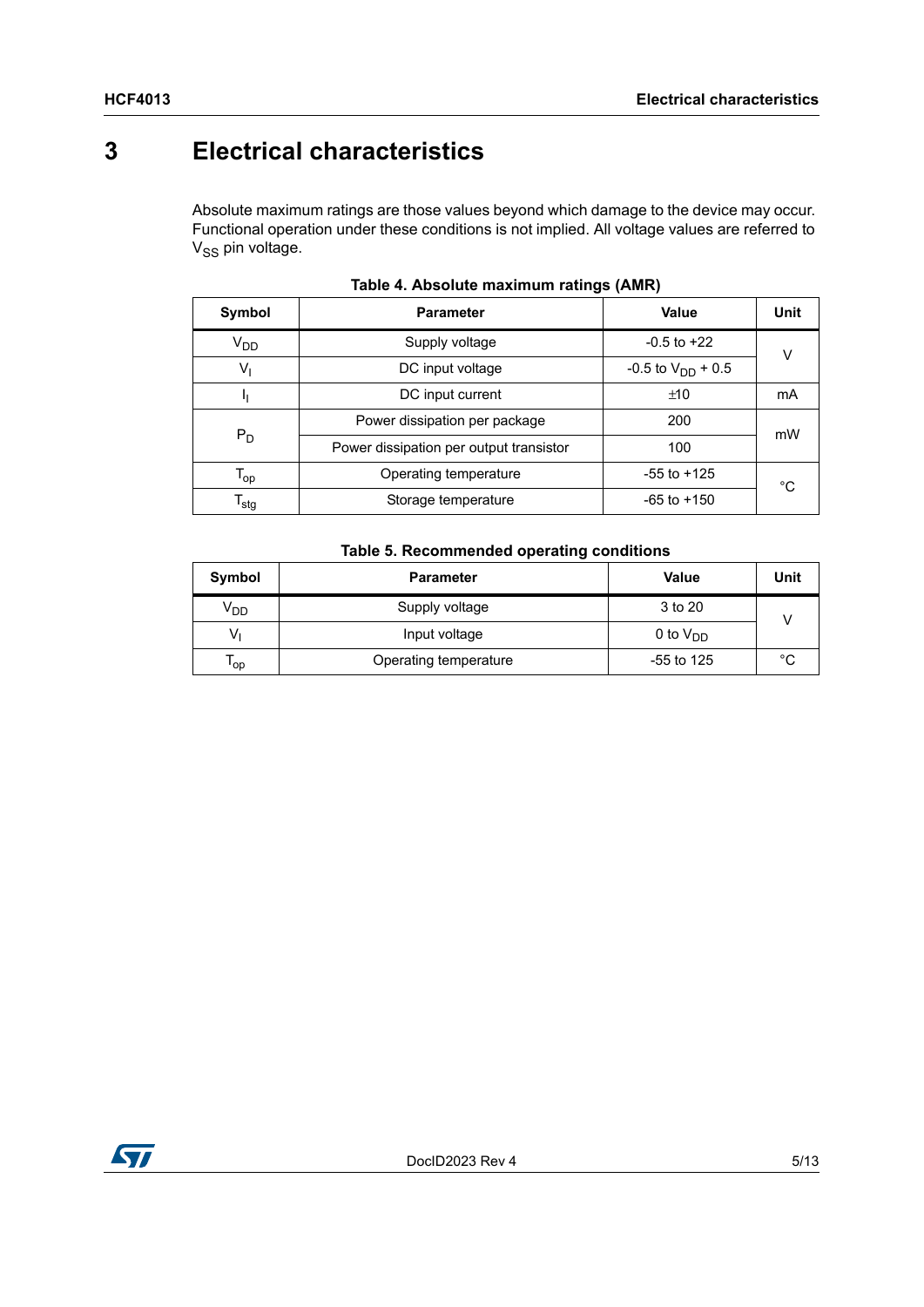|                          |                             |          | <b>Test condition</b><br><b>Value</b> |                                        |             |                |               |                |                |                |              |                |      |
|--------------------------|-----------------------------|----------|---------------------------------------|----------------------------------------|-------------|----------------|---------------|----------------|----------------|----------------|--------------|----------------|------|
| Sym.<br><b>Parameter</b> |                             |          |                                       |                                        |             | $T_A = 25 °C$  |               |                | -40 to 85 °C   |                | -55 to 125°C |                | Unit |
|                          |                             | $V_1(V)$ | $V_O(V)$                              | $\left I_{\text{O}}\right $ ( $\mu$ A) | $V_{DD}(V)$ | Min.           | Typ.          | Max.           | Min.           | Max.           | Min.         | Max.           |      |
|                          |                             | 0/5      |                                       |                                        | $\sqrt{5}$  |                | 0.02          | $\mathbf{1}$   |                | 30             |              | 30             |      |
|                          | Quiescent                   | 0/10     |                                       |                                        | 10          |                | 0.02          | $\overline{2}$ |                | 60             |              | 60             |      |
| $\mathsf{I}_\mathsf{L}$  | current                     | 0/15     |                                       |                                        | 15          |                | 0.02          | 4              |                | 120            |              | 120            | μA   |
|                          |                             | 0/20     |                                       |                                        | 20          |                | 0.04          | 20             |                | 600            |              | 600            |      |
|                          | High level                  | 0/5      |                                       | < 1                                    | 5           | 4.95           |               |                | 4.95           |                | 4.95         |                |      |
| $V_{OH}$                 | output                      | 0/10     |                                       | $\leq$ 1                               | 10          | 9.95           |               |                | 9.95           |                | 9.95         |                |      |
|                          | voltage                     | 0/15     |                                       | $<$ 1                                  | 15          | 14.95          |               |                | 14.95          |                | 14.95        |                |      |
|                          | Low level                   | 5/0      |                                       | $<$ 1                                  | 5           |                | 0.05          |                |                | 0.05           |              | 0.05           |      |
| $V_{OL}$                 | output                      | 10/0     |                                       | $<$ 1                                  | 10          |                | 0.05          |                |                | 0.05           |              | 0.05           |      |
|                          | voltage                     | 15/0     |                                       | $<$ 1                                  | 15          |                | 0.05          |                |                | 0.05           |              | 0.05           |      |
|                          | High level                  |          | 0.5/4.5                               | $<$ 1                                  | 5           | 3.5            |               |                | 3.5            |                | 3.5          |                | V    |
| V <sub>IH</sub>          | input                       |          | 1/9                                   | $<$ 1                                  | 10          | $\overline{7}$ |               |                | $\overline{7}$ |                | 7            |                |      |
|                          | voltage                     |          | 1.5/13.5                              | $<$ 1                                  | 15          | 11             |               |                | 11             |                | 11           |                |      |
|                          | Low level                   |          | 4.5/0.5                               | $<$ 1                                  | $\sqrt{5}$  |                |               | 1.5            |                | 1.5            |              | 1.5            |      |
| $V_{IL}$                 | input                       |          | 9/1                                   | < 1                                    | 10          |                |               | 3              |                | $\mathsf 3$    |              | 3              |      |
|                          | voltage                     |          | 13.5/1.5                              | $<$ 1                                  | 15          |                |               | 4              |                | $\overline{4}$ |              | $\overline{4}$ |      |
|                          |                             | 0/5      | 2.5                                   | $<$ 1                                  | 5           | $-1.36$        | $-3.2$        |                | $-1.15$        |                | $-1.1$       |                |      |
|                          | Output                      | 0/5      | 4.6                                   | <1                                     | 5           | $-0.44$        | $-1$          |                | $-0.36$        |                | $-0.36$      |                |      |
| $I_{OH}$                 | drive<br>current            | 0/10     | 9.5                                   | $<$ 1                                  | 10          | $-1.1$         | $-2.6$        |                | $-0.9$         |                | $-0.9$       |                |      |
|                          |                             | 0/15     | 13.5                                  | < 1                                    | 15          | $-3.0$         | $-6.8$        |                | $-2.4$         |                | $-2.4$       |                | mA   |
|                          |                             | 0/5      | 0.4                                   | $<$ 1                                  | 5           | 0.44           | $\mathbf{1}$  |                | 0.36           |                | 0.36         |                |      |
| $I_{OL}$                 | Output sink<br>current      | 0/10     | 0.5                                   | $<$ 1                                  | 10          | 1.1            | 2.6           |                | 0.9            |                | 0.9          |                |      |
|                          |                             | 0/15     | 1.5                                   | $<$ 1                                  | 15          | 3.0            | 6.8           |                | 2.4            |                | 2.4          |                |      |
| ı,                       | Input<br>leakage<br>current | 0/18     |                                       | Any input                              | 18          |                | $\pm 10^{-5}$ | ±0.1           |                | ±1             |              | ±1             | μA   |
| $C_{1}$                  | Input<br>capacitance        |          |                                       | Any input                              |             |                | 5             | 7.5            |                |                |              |                | pF   |

**Table 6. DC specifications(1)**

1. The noise margin for both level "1" and "0" is: 1 V min. with V<sub>DD</sub> = 5 V, 2 V min. with V<sub>DD</sub> = 10 V, and 2.5 V min. with V<sub>DD</sub> = 15 V.

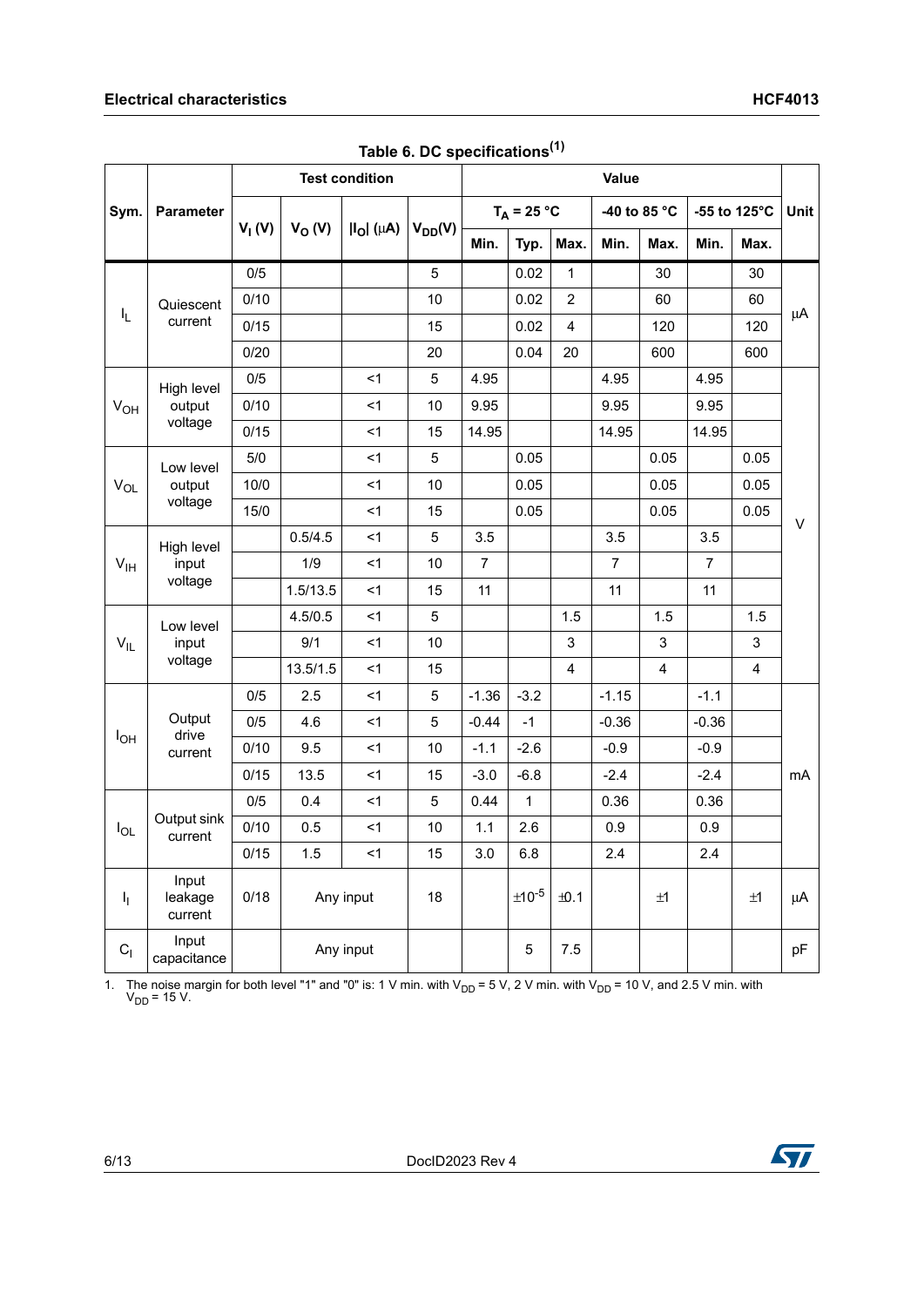<span id="page-6-0"></span>

|                                         |                                                     | <b>Test condition</b> |      | Value <sup>(1)</sup> |              |            |
|-----------------------------------------|-----------------------------------------------------|-----------------------|------|----------------------|--------------|------------|
| <b>Symbol</b>                           | <b>Parameter</b>                                    | $V_{DD} (V)$          | Min. | Typ.                 | Max.         |            |
|                                         |                                                     | 5                     |      | 150                  | 300          |            |
| $t$ TLH, $t$ THL                        | Propagation delay time<br>(CLOCK to Q or Q outputs) | 10                    |      | 65                   | 130          |            |
|                                         |                                                     | 15                    |      | 45                   | 90           |            |
|                                         |                                                     | 5                     |      | 150                  | 300          |            |
| $t_{PLH}$                               | Propagation delay time<br>(SET to Q or RESET to Q)  | 10                    |      | 65                   | 130          |            |
|                                         |                                                     | 15                    |      | 45                   | 90           |            |
|                                         |                                                     | 5                     |      | 200                  | 400          | ns         |
| t <sub>PHL</sub>                        | Propagation delay time<br>(SET to Q or RESET to Q)  | 10                    |      | 85                   | 170          |            |
|                                         |                                                     | 15                    |      | 60                   | 120          |            |
|                                         |                                                     | 5                     |      | 100                  | 200          |            |
| $t$ <sub>THL</sub> , $t$ <sub>TLH</sub> | <b>Transition time</b>                              | 10                    |      | 50                   | 100          |            |
|                                         |                                                     | 15                    |      | 40                   | 80           |            |
|                                         |                                                     | 5                     | 3.5  | $\overline{7}$       |              | <b>MHz</b> |
| $f_{CL}$ <sup>(2)</sup>                 | Maximum clock input frequency                       | 10                    | 8    | 16                   |              |            |
|                                         |                                                     | 15                    | 12   | 24                   |              |            |
|                                         |                                                     | 5                     | 140  | 70                   |              | ns         |
|                                         | Clock pulse width                                   | 10                    | 60   | 30                   |              |            |
|                                         |                                                     | 15                    | 40   | 20                   |              |            |
| $t_{\text{W}}$                          |                                                     | 5                     | 180  | 90                   |              |            |
|                                         | Set or reset pulse width                            | 10                    | 80   | 40                   |              |            |
|                                         |                                                     | 15                    | 50   | 25                   |              |            |
|                                         |                                                     | 5                     |      |                      | 15           |            |
| $t_r$ , $t_f$ <sup>(3)</sup>            | Clock input rise or fall time                       | 10                    |      |                      | 4            | μs         |
|                                         |                                                     | 15                    |      |                      | $\mathbf{1}$ |            |
|                                         |                                                     | 5                     | 40   | 20                   |              |            |
| $t_{s}$                                 | Data setup time                                     | 10                    | 20   | 10                   |              | ns         |
|                                         |                                                     | 15                    | 15   | $\overline{7}$       |              |            |

**Table 7. Dynamic electrical characteristics (Tamb = 25 °C, CL = 50 pF, RL = 200 k**Ω**, tr = tf = 20 ns)**

1. The typical temperature coefficient for all  $V_{DD}$  values is 0.3 %/°C.

2. Input tr,  $tf = 5$  ns

3. If more than one unit is cascaded in a parallel clocked application, tr should be made less than or equal to the sum of the fixed propagation delay time at 15 pF and the transition time of the carry output driving stage

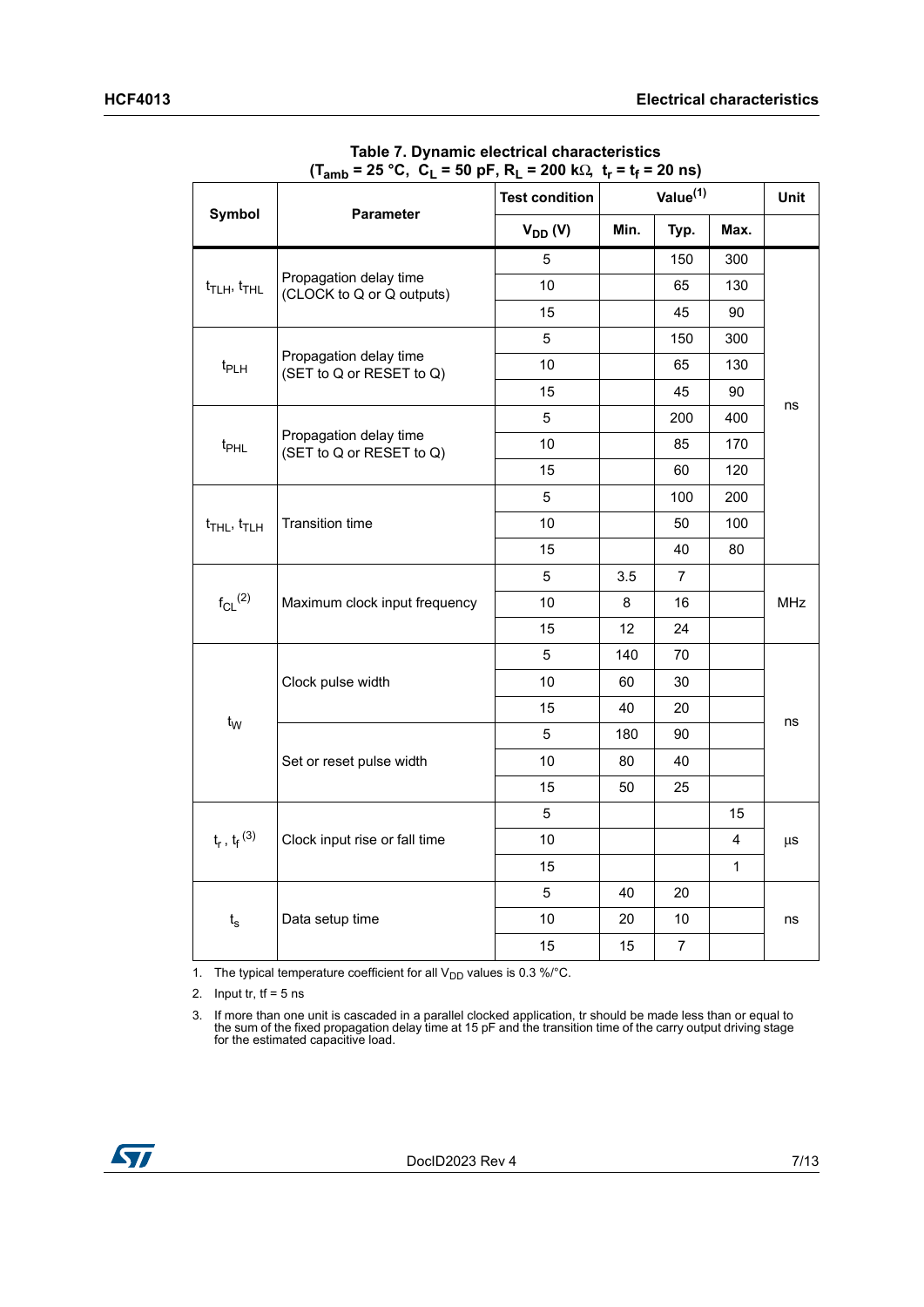

1. Legend: C<sub>L</sub> = 50 pF or equivalent (includes jig and probe capacitance), R<sub>L</sub> = 200 KΩ, R<sub>T</sub> = Z<sub>OUT</sub> of pulse generator (typically 50 Ω)



**Figure 5. Dn to Qn timings (50 % clock duty cycle)** 

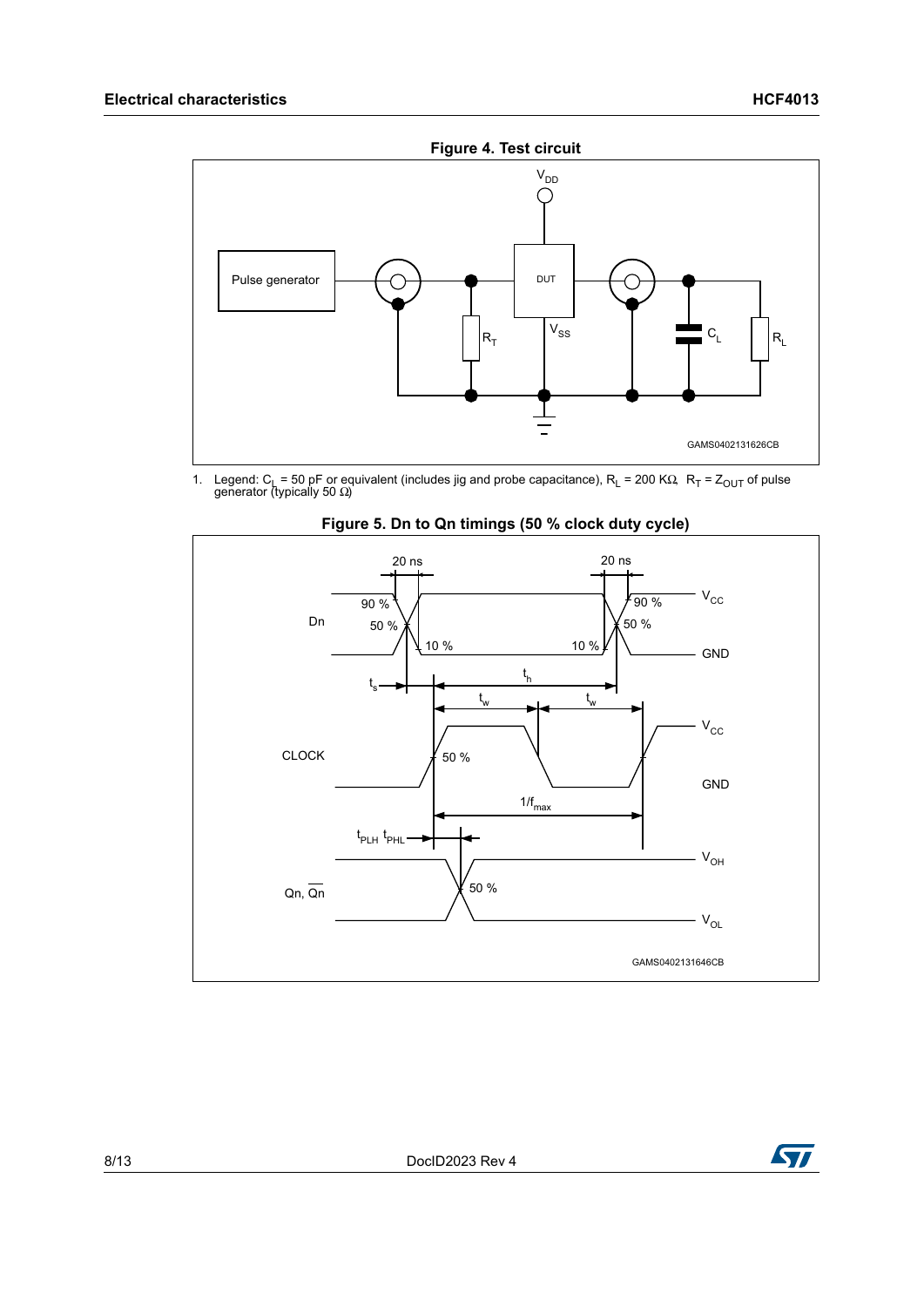

**Figure 6. Set and reset timings**

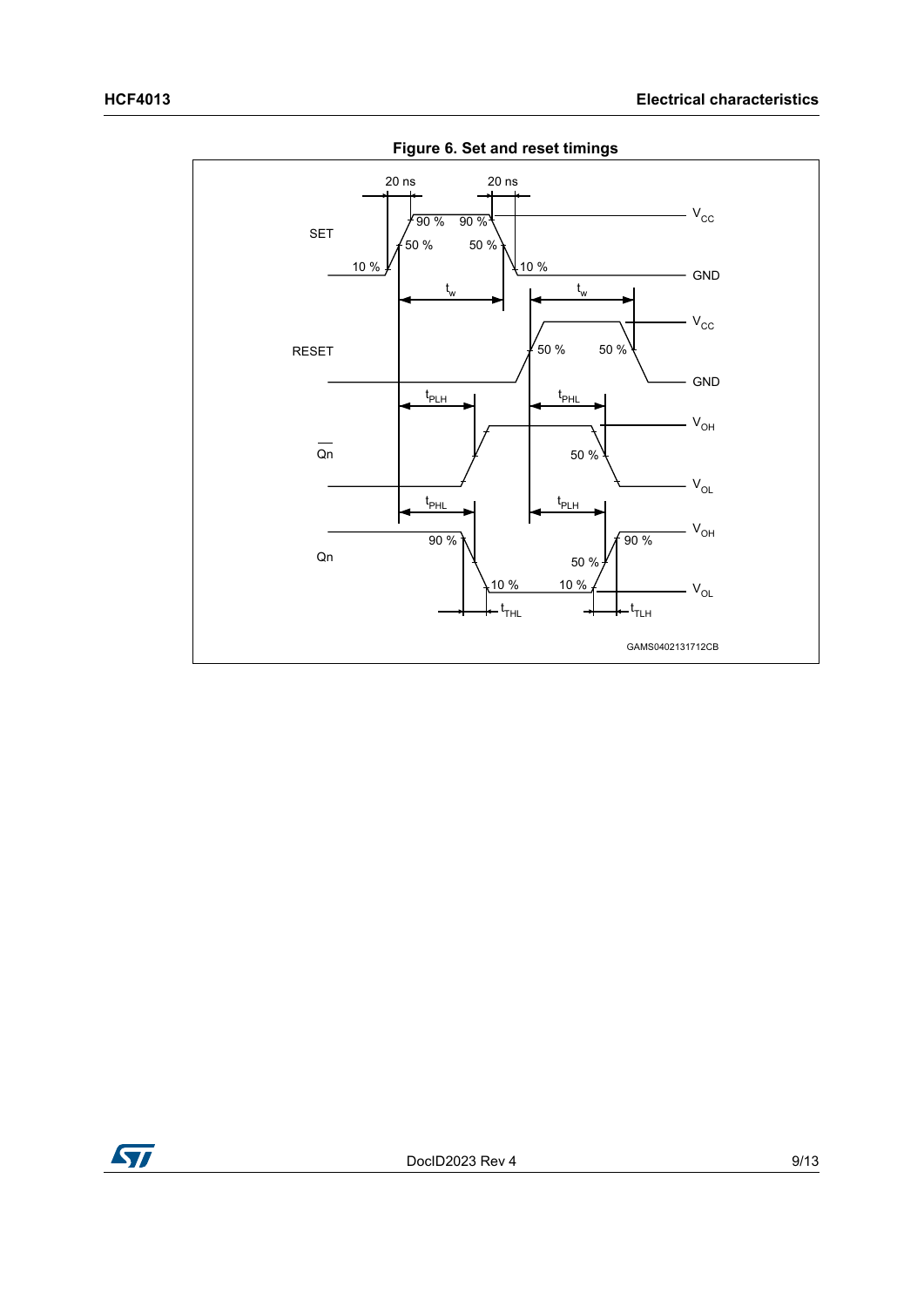### <span id="page-9-0"></span>**4 Package information**

In order to meet environmental requirements, ST offers these devices in different grades of ECOPACK® packages, depending on their level of environmental compliance. ECOPACK® specifications, grade definitions and product status are available at: *[www.st.com](http://www.st.com)*. ECOPACK® is an ST trademark.

### <span id="page-9-1"></span>**4.1 PDIP14 package information**





#### **Table 8. PDIP14 package mechanical data**

|                | <b>Dimensions</b> |                    |      |               |       |       |  |  |  |
|----------------|-------------------|--------------------|------|---------------|-------|-------|--|--|--|
| Ref            |                   | <b>Millimeters</b> |      | <b>Inches</b> |       |       |  |  |  |
|                | Min.              | Typ.               | Max. | Min.          | Typ.  | Max.  |  |  |  |
| a1             | 0.51              |                    |      | 0.020         |       |       |  |  |  |
| B              | 1.39              |                    | 1.65 | 0.055         |       | 0.065 |  |  |  |
| b              |                   | 0.5                |      |               | 0.020 |       |  |  |  |
| b <sub>1</sub> |                   | 0.25               |      |               | 0.010 |       |  |  |  |
| D              |                   |                    | 20   |               |       | 0.787 |  |  |  |
| E              |                   | 8.5                |      |               | 0.335 |       |  |  |  |
| $\mathbf e$    |                   | 2.54               |      |               | 0.100 |       |  |  |  |
| e3             |                   | 15.24              |      |               | 0.600 |       |  |  |  |
| $\mathsf F$    |                   |                    | 7.1  |               |       | 0.280 |  |  |  |
|                |                   |                    | 5.1  |               |       | 0.201 |  |  |  |
| L              |                   | 3.3                |      |               | 0.130 |       |  |  |  |
| Z              | 1.27              |                    | 2.54 | 0.050         |       | 0.100 |  |  |  |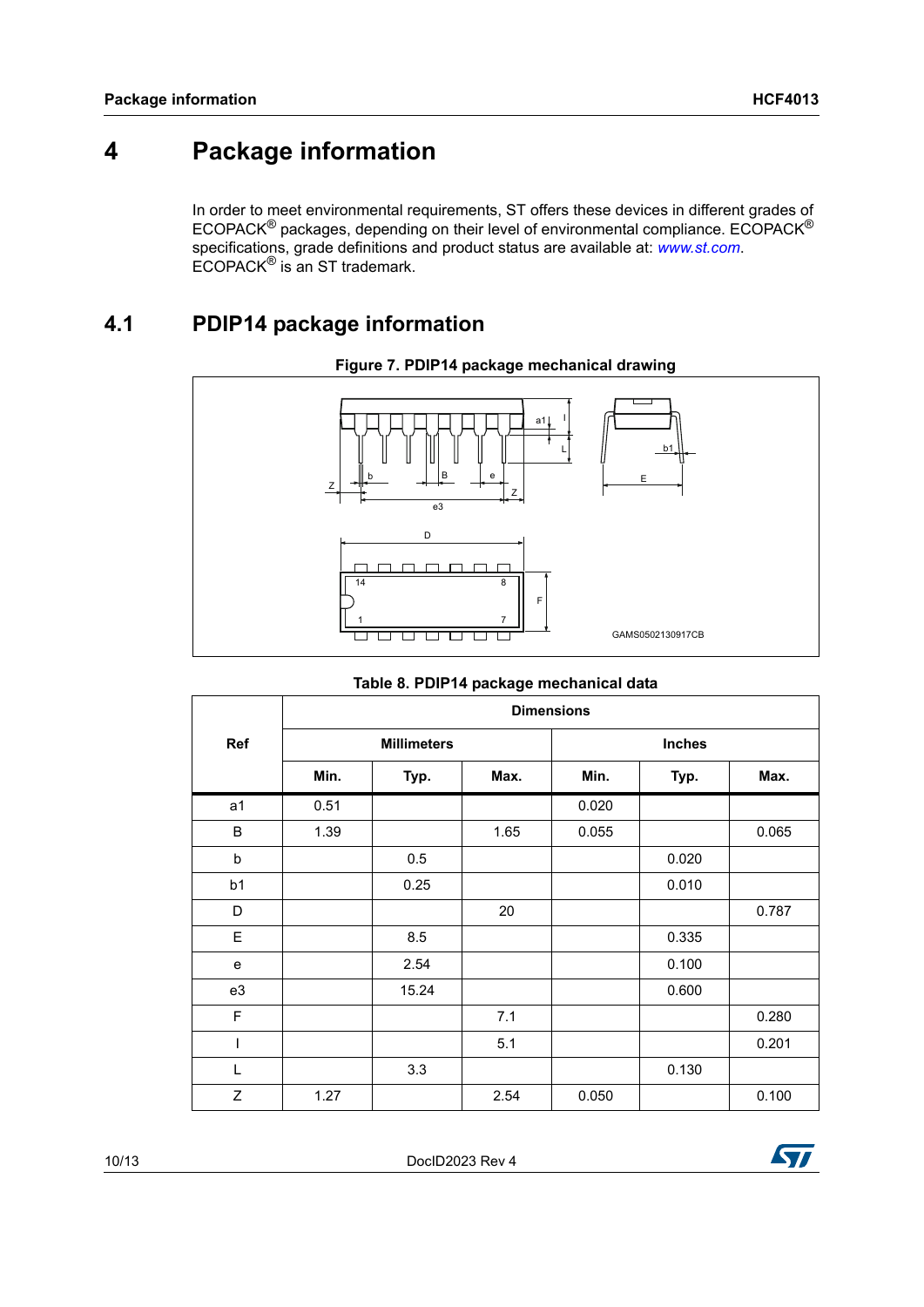### <span id="page-10-0"></span>**4.2 SO14 package information**



#### **Figure 8. SO14 package mechanical drawing**

#### **Table 9. SO14 package mechanical data**

|                |      |                    | <b>Dimensions</b> |               |       |             |  |  |
|----------------|------|--------------------|-------------------|---------------|-------|-------------|--|--|
| Ref            |      | <b>Millimeters</b> |                   | <b>Inches</b> |       |             |  |  |
|                | Min. | Typ.               | Max.              | Min.          | Typ.  | Max.        |  |  |
| A              |      |                    | 1.75              |               |       | 0.068       |  |  |
| a <sub>1</sub> | 0.1  |                    | 0.2               | 0.003         |       | 0.007       |  |  |
| a <sub>2</sub> |      |                    | 1.65              |               |       | 0.064       |  |  |
| b              | 0.35 |                    | 0.46              | 0.013         |       | 0.018       |  |  |
| b1             | 0.19 |                    | 0.25              | 0.007         |       | 0.010       |  |  |
| $\mathsf C$    |      | 0.5                |                   |               | 0.019 |             |  |  |
| c1             |      | 45°                |                   |               | 45°   |             |  |  |
| D              | 8.55 |                    | 8.75              | 0.336         |       | 0.344       |  |  |
| E              | 5.8  |                    | 6.2               | 0.228         |       | 0.244       |  |  |
| e              |      | 1.27               |                   |               | 0.050 |             |  |  |
| e3             |      | 7.62               |                   |               | 0.300 |             |  |  |
| $\mathsf F$    | 3.8  |                    | 4.0               | 0.149         |       | 0.157       |  |  |
| G              | 4.6  |                    | 5.3               | 0.181         |       | 0.208       |  |  |
| L              | 0.5  |                    | 1.27              | 0.019         |       | 0.050       |  |  |
| M              |      |                    | 0.68              |               |       | 0.026       |  |  |
| $\mathbf S$    |      |                    | $8^{\circ}$       |               |       | $8^{\circ}$ |  |  |

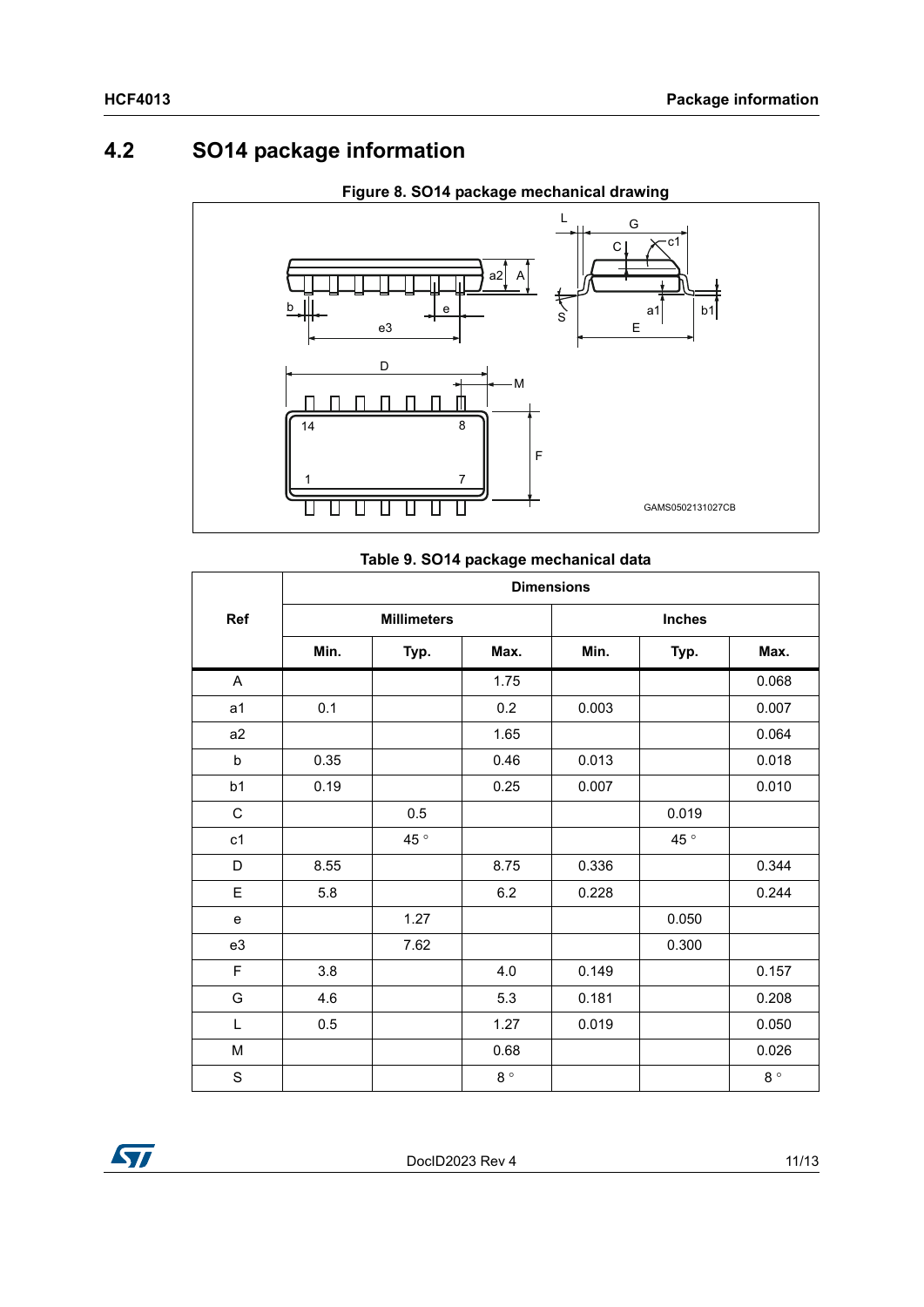## <span id="page-11-0"></span>**5 Ordering information**

#### **Table 10. Order codes**

<span id="page-11-2"></span>

| Order code        | Temperature range                       | Package                                      | Packing          | <b>Marking</b>  |
|-------------------|-----------------------------------------|----------------------------------------------|------------------|-----------------|
| HCF4013M013TR     | $-55 °$ C to +125 $°C$                  | SO <sub>14</sub>                             | Tape and<br>reel | <b>HCF4013</b>  |
| HCF4013YM013TR(1) | -40 $^{\circ}$ C to +125 $^{\circ}$ C   | SO <sub>14</sub><br>(automotive grade) $(1)$ |                  | <b>HCF4013Y</b> |
| HCF4013BEY        | $-55$ $^{\circ}$ C to +125 $^{\circ}$ C | PDIP <sub>14</sub>                           | Tube             | HCF4013BE       |

1. Qualification and characterization according to AEC Q100 and Q003 or equivalent, advanced screening according to AEC Q001 and Q002 or equivalent.

### <span id="page-11-1"></span>**6 Revision history**

| <b>Date</b> | <b>Revision</b> | <b>Changes</b>                                                                                                                                                                                                                                                                                                                 |
|-------------|-----------------|--------------------------------------------------------------------------------------------------------------------------------------------------------------------------------------------------------------------------------------------------------------------------------------------------------------------------------|
| Sep-2001    |                 | Initial release.                                                                                                                                                                                                                                                                                                               |
| 18-Feb-2013 | 2               | Document template and layout updated<br>Removed "B" from part number<br>Added ESD information to Features<br>Updated package names (PDIP-14 and SO-14 instead of DIP-14<br>and SOP-14).<br><b>Added Applications</b><br>Added Device summary table<br>Updated symbol names in Table 7<br>Added Section 5: Ordering information |
| 30-Apr-2013 | 3               | <b>Features:</b> updated ESD information                                                                                                                                                                                                                                                                                       |
| 30-May-2013 | 4               | <b>Features:</b> updated ESD information<br>Updated footnote in Table 1 and Table 10                                                                                                                                                                                                                                           |

#### **Table 11. Document revision history**